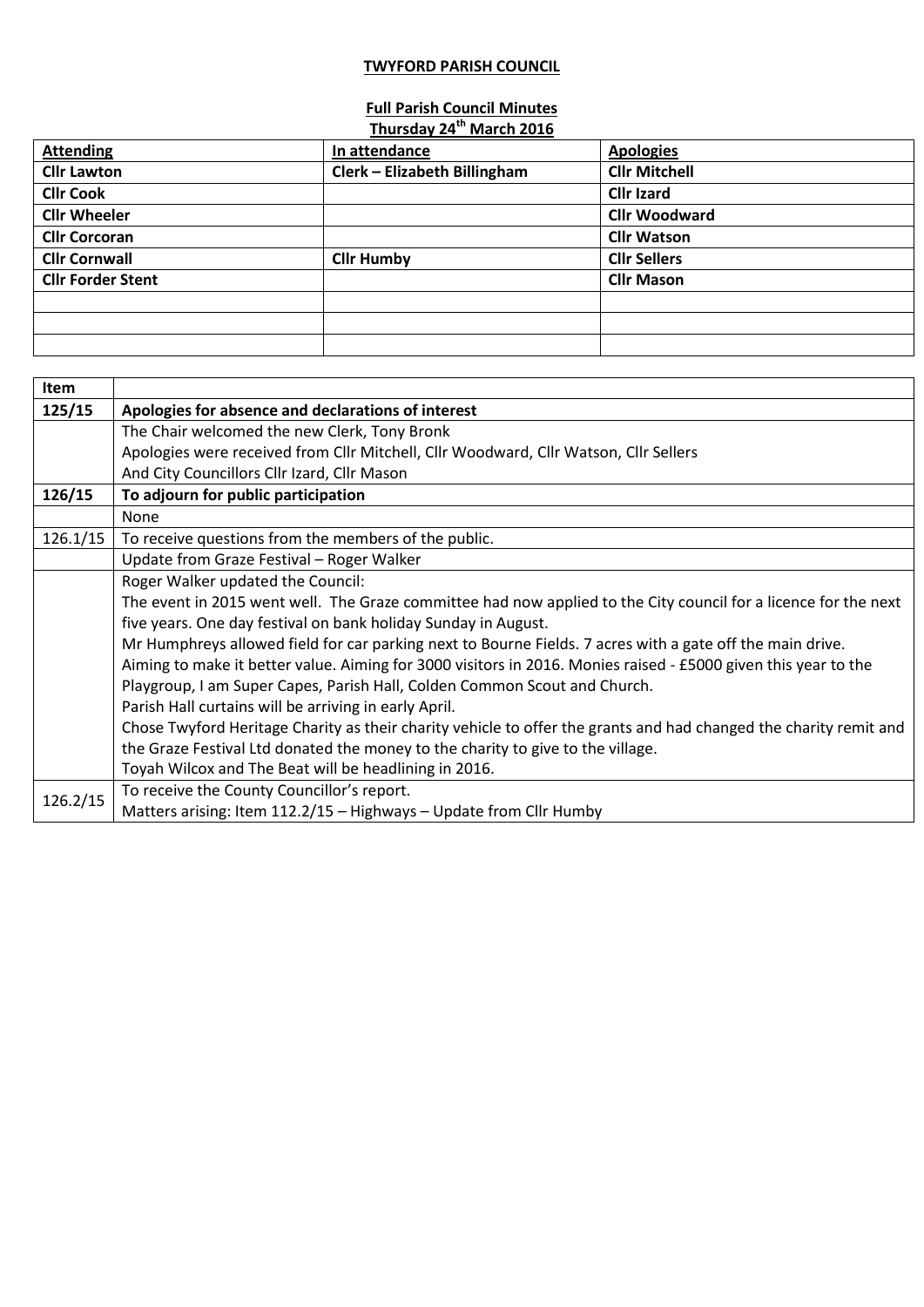|          | Cllr Humby updated the meeting:                                                                                  |
|----------|------------------------------------------------------------------------------------------------------------------|
|          | Mike O'Niell - Environment Agency had toured the area. Agreed that there had been confusion between all          |
|          | authorities during the last flood and arranged a meeting in Romsey and took some of the HCC team. Gave           |
|          | examples of clashes and issues. Agreed to produce a briefing note with responsibilities and reference to roles.  |
|          | Hope to have the briefing note in the next few months.                                                           |
|          | Traffic Survey - This will be undertaken in the next few months in Colden Common. Area wide survey to show       |
|          | routes into the area ie Bishops Waltham and Fair Oak.                                                            |
|          | Funding - Funding through the County and then hope to recoup from developers. To be undertaken every             |
|          | Autumn.                                                                                                          |
|          | HGV Sign - Spoke to Darren Lewes. (Ray Gardner) New sign has been ordered and Darren Lewis will find out         |
|          | delivery times.                                                                                                  |
|          | Cllr Humby had a new role - As well as Rural Affairs now responsible for Transport and Environment.              |
|          | Lengthsman Scheme - Agreed to support and continue. Countryside Access now contributing £30,000                  |
|          | Short breaks programme - Funding for disabled children.                                                          |
|          | Devolution - On going. There was some discussion about the options ahead.                                        |
|          | George Hollingbury - meeting about Fly Tipping and BRITEXIT and farmers.                                         |
|          |                                                                                                                  |
|          | Maintnenance of ditches - Landowners responsibility for most ditches.                                            |
|          | Queens Street - Poor condition with potholes and surfaces. ACTION Cllr Cook to forward photos.                   |
|          | Thanks were made for Cllr Humbys help with funding the tree survey.                                              |
|          | Update on the Tree - Meeting was in the afternoon. Cllr Sellers and Cllr Mitchell spoke. Narrow vote 4 to 3 to   |
|          | agree that there would not be a TPO.                                                                             |
|          | There is still a question that if the tree is not under the TPO what about safety. Trustees can meet to prune or |
|          | cut down the tree.                                                                                               |
|          | To receive the District Councillor's report.                                                                     |
| 126.3/15 | Matters arising: Item 112.3/15 Twyford Social Club - ACTION Cllr Izard to forward the reasons and action of the  |
|          | complaint and how this would affect the licence.                                                                 |
|          |                                                                                                                  |
|          | Cllr Cook - Spoke to Twyford Social Club and met up with the residents of Dove Cottage. Changes been made        |
|          | and hope that improvements continue.                                                                             |
|          | Shawford - lines not completed - Due a visit and suggested do parking bays.                                      |
|          | Keep Clear at Northfields now in place.                                                                          |
|          | Love Lane - There have been complaints that a resident has dogs that are running out of control.                 |
|          | Roman Road - Van parking and cars. Cllr Cook had left business card and explained situation. Suggest write to    |
|          | residents and request signage.                                                                                   |
|          | Chair contacted Simon Finch - Park Lane and Roman Road - It was suggested that one option would be               |
|          | restrictive parking on Park Lane but this would deny residents parking. Emergency vehicles might be obstructed.  |
|          | Wall - School Road. Residents have complained and bursar concerned about school children. Council have           |
|          | requested he have a structural report on the wall.                                                               |
|          | Children from Prep not using the Pelican crossing and there was concern about safety. Cllr Cook has rung the     |
|          | school and left a message.                                                                                       |
|          | Sanctuary - Has spoken to Enforcement                                                                            |
|          | <b>Councillors questions</b>                                                                                     |
|          | Matters arising:                                                                                                 |
| 127/15   | Item 113/15 - Twyford Social Club - Cllr Izard ACTION would talk to the head of Environment and see what the     |
|          | next part of the process is. Cllr Izzard and Mr Lawton to meet and see what can be done to support.              |
|          | Defibrillator now working and registered with Ambulance service.                                                 |
| 128/15   | To approve the Minutes of the meeting held on 4 <sup>th</sup> February 2016                                      |
|          | <b>RESOLVED as a true copy</b>                                                                                   |
| 129/15   | Matters arising from these minutes (not on the agenda)                                                           |
|          | Item 115/15 - Love Lane - Want HCC to say satisfied that they can provide emergency access up Love Lane and      |
|          | Park Lane. ACTION Clerk / Cllr Cook to write to Andy Hickman - hickman@winchester.gov.uk                         |
|          | See above                                                                                                        |
| 130/15   | <b>Finance Committee and Finance Matters</b>                                                                     |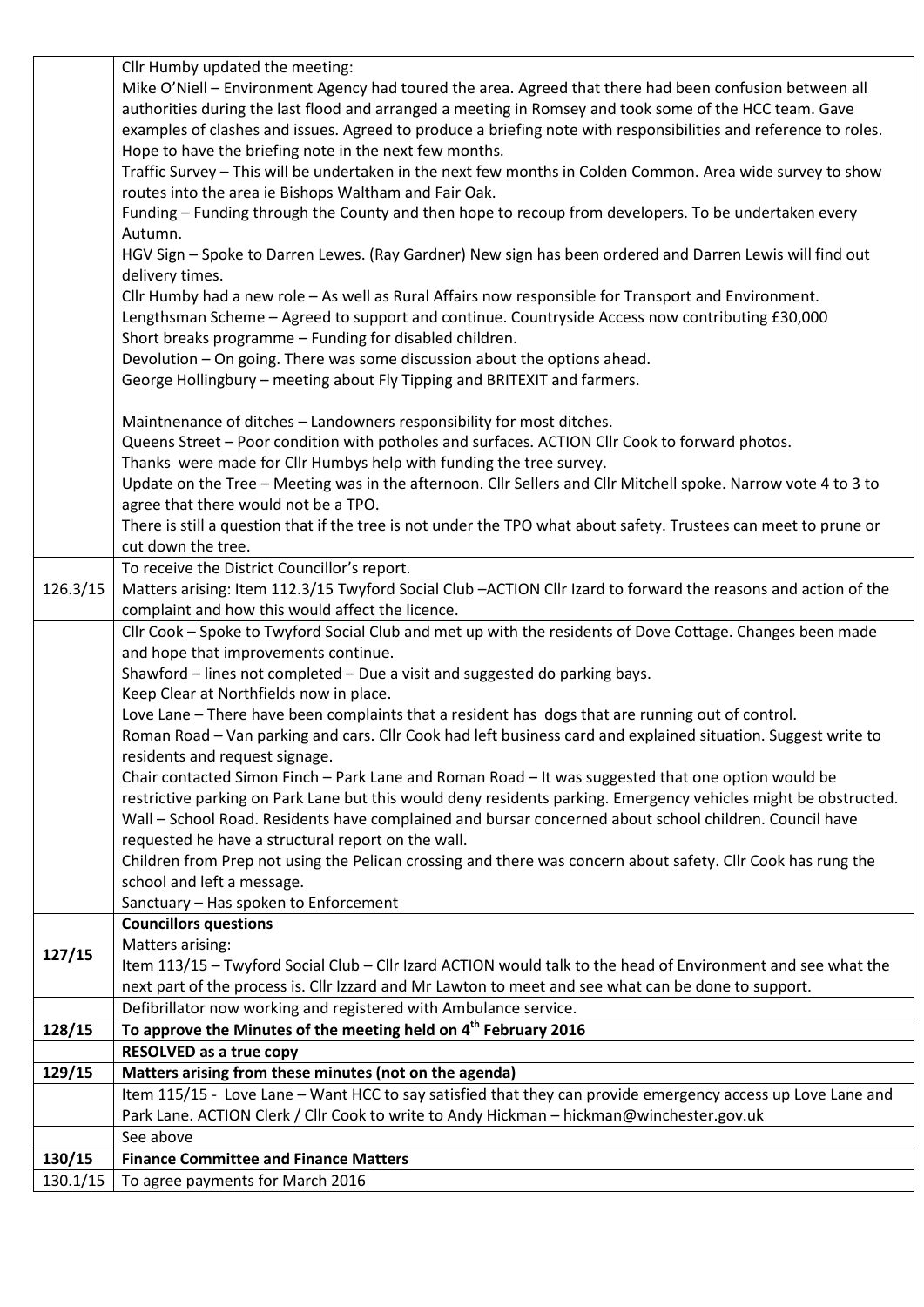|                        | ACCOUNTS PRESENTED FOR PAYMENT: March 24th                                                     |                                              |            |
|------------------------|------------------------------------------------------------------------------------------------|----------------------------------------------|------------|
|                        |                                                                                                |                                              |            |
|                        |                                                                                                |                                              |            |
|                        |                                                                                                |                                              |            |
|                        | 24/02/2016 Green Smiles                                                                        | Feb                                          | £200.00    |
|                        | 24/02/2016 We Can Specialists                                                                  | Feb                                          | £1,479.87  |
|                        | 24/02/2016 Terra Firma                                                                         | <b>TNP</b>                                   | £1,943.04  |
| 01/03/2016 Pablo       |                                                                                                | <b>TNP</b>                                   | £386.75    |
|                        | 07/03/2016 Simon Davidson                                                                      | Defib                                        | £105.00    |
| 07/03/2016 MJT         |                                                                                                | SLR (related to missing invoice approved and | £288.00    |
|                        | 07/03/2016 Waverley Blinds                                                                     | Parish Hall                                  | £2,641.80  |
|                        | 07/03/2016 Chris Newberry                                                                      | <b>TNP Website</b>                           | £120.00    |
|                        | 24/03/2016 Green Smiles                                                                        | March                                        | £200.00    |
|                        | 24/03/2016 Green Smiles                                                                        | Footpaths                                    | £336.00    |
|                        | 24/03/2016 Terra Firma                                                                         | N Plan                                       | £180.00    |
|                        | 24/03/2016 We Can Specialists                                                                  | March                                        | £1,479.87  |
|                        | 24/03/2016 HCC Pensions                                                                        | March                                        | £166.57    |
| 24/03/2016 HMRC        |                                                                                                | March                                        | £28.78     |
|                        | 24/03/2016 E Billingham                                                                        | March                                        | £790.50    |
| 01/03/2016 S Lauder    |                                                                                                | March                                        | £80.00     |
|                        | 24/03/2016 WCC Dog bins                                                                        | July - Dec                                   | £650.00    |
| 24/03/2016 WCC         |                                                                                                | Non elections                                | £75.10     |
|                        | 24/03/2016 Southern Electric                                                                   | Field                                        | £22.63     |
|                        | 24/03/2016 HRM Consultancy                                                                     | Jo Nicholson Nplan                           | £306.00    |
|                        | <b>British Gas</b>                                                                             |                                              | £291.88    |
|                        |                                                                                                | Total                                        | £11,771.79 |
|                        |                                                                                                |                                              |            |
|                        | Bank Balance as at 24th March 2016                                                             |                                              | £33,169.66 |
|                        | <b>HSBC Savings Account</b>                                                                    |                                              | £19,534.97 |
|                        | Total accessible funds                                                                         |                                              | £52,704.63 |
|                        | To pay from above                                                                              |                                              | inc        |
|                        | Balance after the above payments have been made                                                |                                              | £52,704.63 |
|                        | Plus                                                                                           |                                              |            |
|                        | Fixed Term Deposit with Co-op                                                                  |                                              | £20,000.00 |
|                        | Total                                                                                          |                                              | £72,704.63 |
|                        | <b>Twyford Neighbourhood Plan expenses to date: (through PC accounts)</b>                      |                                              |            |
|                        |                                                                                                |                                              |            |
|                        | Mary Anne - £276.88, £150, £487.50, £431.49, £268.25 £206.25 = £1820.37                        |                                              |            |
| Jo Nicholson - £306.00 |                                                                                                |                                              |            |
|                        | Pablo £221 and £386.75 = £607.75                                                               |                                              |            |
| Hard drive - £41.66    |                                                                                                |                                              |            |
|                        |                                                                                                |                                              |            |
|                        | Delivery of NP - £100 (CC claimed)                                                             |                                              |            |
| Website £750 + £120    |                                                                                                |                                              |            |
|                        | Maps ex VAT £108.07 (£120 inc VAT)                                                             |                                              |            |
|                        | Plus Terra Firma £3150 (£3780 inc VAT) and £1619.20 (£1943.04 inc VAT) and £150 (£180 inc VAT) |                                              |            |
|                        | Total Terra Firma less VAT - £4919.20                                                          |                                              |            |
| Total to date          |                                                                                                | £8773.05 (Ex VAT)                            |            |